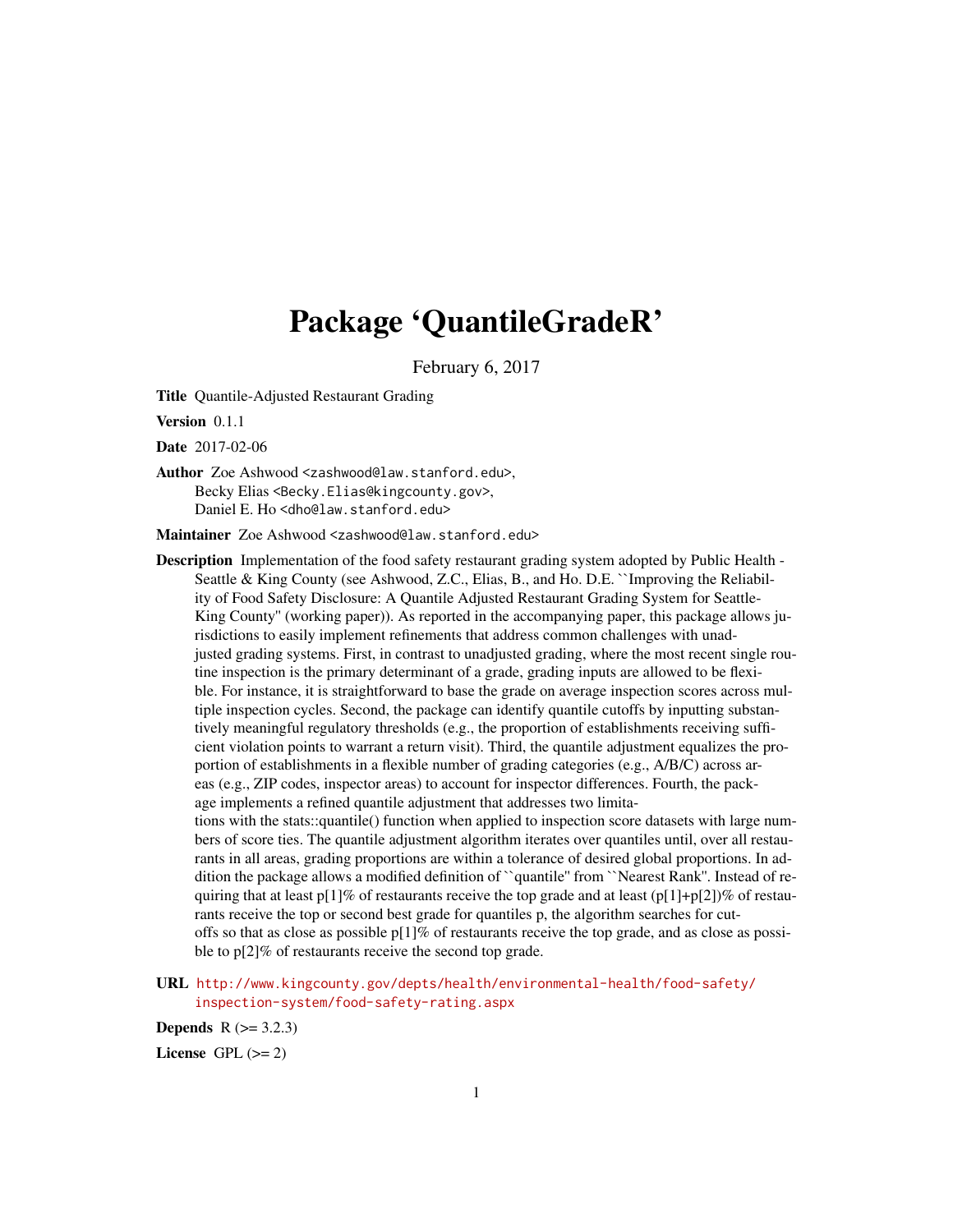LazyData TRUE RoxygenNote 5.0.1 Imports stats NeedsCompilation no Repository CRAN Date/Publication 2017-02-06 21:22:48

## R topics documented:

| Index |  |  |  |  |  |  |  |  |  |  |  |  |  |  |  |  |  |  |  |
|-------|--|--|--|--|--|--|--|--|--|--|--|--|--|--|--|--|--|--|--|
|       |  |  |  |  |  |  |  |  |  |  |  |  |  |  |  |  |  |  |  |
|       |  |  |  |  |  |  |  |  |  |  |  |  |  |  |  |  |  |  |  |
|       |  |  |  |  |  |  |  |  |  |  |  |  |  |  |  |  |  |  |  |
|       |  |  |  |  |  |  |  |  |  |  |  |  |  |  |  |  |  |  |  |

findCutoffs *Find Cutoff Values.*

### Description

findCutoffs applies a quantile adjustment to inspection scores within a jurisdiction's subunits (e.g. ZIP codes) and creates a data frame of cutoff values to be used for grading restaurants or other inspected entities.

#### Usage

```
findCutoffs(X, z, gamma, resolve.ties = TRUE, restaurant.tol = 10,
 max.iterations = 20)
```
## Arguments

| X     | Numeric matrix of size n x p, where n is the number is restaurants to be graded<br>and p is the number of inspections to be used in grade assignment. Entry $X[i, j]$<br>represents the inspection score for the 1th restaurant in the 1th most recent in-<br>spection. |
|-------|-------------------------------------------------------------------------------------------------------------------------------------------------------------------------------------------------------------------------------------------------------------------------|
| z     | Character vector of length n representing ZIP codes (or other subunits within a<br>jurisdiction). $z[i]$ is the ZIP code corresponding to the restaurant with inspec-<br>tion scores in row i of X.                                                                     |
| gamma | Numeric vector representing absolute grade cutoffs. Entries in gamma should<br>be increasing, with gamma $[1]$ <= gamma $[2]$ etc (this is related to the "Warning"<br>section and larger scores being associated with higher risk).                                    |

<span id="page-1-0"></span>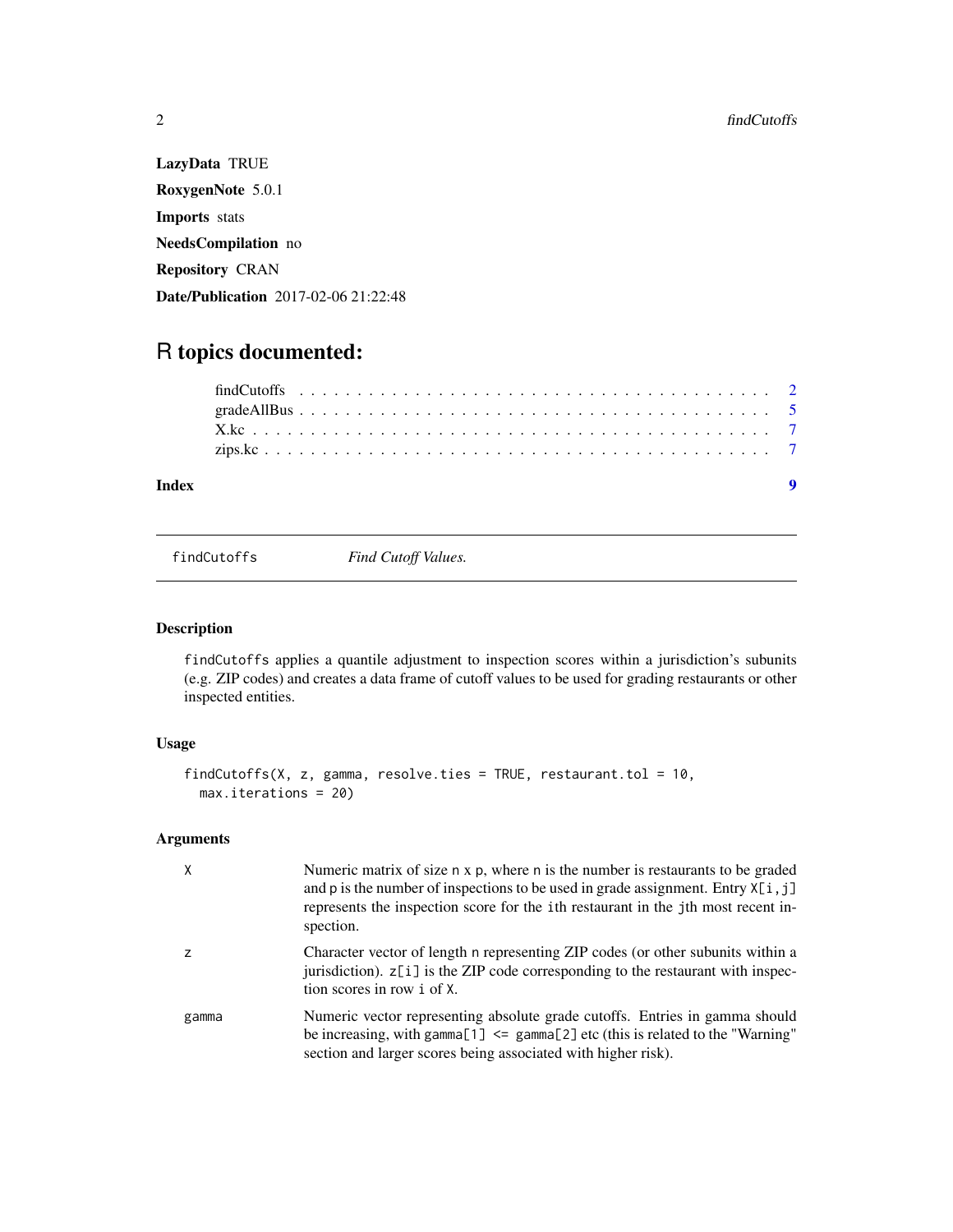#### <span id="page-2-0"></span>findCutoffs 3

| resolve.ties | Boolean value that determines the definition of quantile to be used after optimal<br>quantiles have been found with the percentile Seek function. See Modes be-<br>low, as well as Appendix J of Ho, D.E., Ashwood, Z.C., and Elias, B. "Improv-<br>ing the Reliability of Food Safety Disclosure: A Quantile Adjusted Restaurant<br>Grading System for Seattle-King County". |
|--------------|-------------------------------------------------------------------------------------------------------------------------------------------------------------------------------------------------------------------------------------------------------------------------------------------------------------------------------------------------------------------------------|
|              | restaurant. tol An integer indicating the maximum difference in the number of restaurants in a<br>grading category between the unadjusted and adjusted grading algorithms (for<br>the top length (gamma) grading categories).                                                                                                                                                 |
|              | max iterations The maximum number of iterations that the iterative algorithm (carried out by<br>the internal percentile Seek function should run in order to find optimal quan-<br>tiles for ZIP cutoffs. The iterative algorithm is described in more detail below.                                                                                                          |

#### Details

In our documentation, we use the language "ZIP code" and "restaurant", however, our grading algorithm and our code can be applied to grade other inspected entities; and quantile cutoffs can be sought in subunits of a jurisdiction that are not ZIP codes. For example, it may make sense to search for quantile cutoffs in an inspector's allocated inspection area or within a census tract. We chose to work with ZIP codes in our work because area assignments for inspectors in King County (WA) tend to be single or multiple ZIP codes, and we desired to assign grades based on how a restaurant's scores compare to other restaurants assessed by the same inspector. We could have calculated quantile cutoffs in an inspector's allocated area, but inspector areas are not always contiguous. Because food choices are generally local, ZIP codes offer a transparent and meaningful basis for consumers to distinguish establishments. Where "ZIP code" is referenced, please read "ZIP code or other subunit of a jurisdiction" and "restaurant" should read "restaurant or other entity to be graded".

findCutoffs takes in a vector of cutoff scores, gamma, a matrix of restaurants' scores, X, and a vector corresponding to restaurants' ZIP codes, z, and outputs a data frame of cutoff scores to be used in the [gradeAllBus](#page-4-1) function to assign grades to restaurants. findCutoffs first carries out "unadjusted grading" and compares restaurants' most recent routine inspection scores to the raw cutoff scores contained in gamma and assigns initial grades to restaurants. Grade proportions in this scheme are then used as initial quantiles to find quantile cutoffs in each ZIP code (or quantile cutoffs accommodating for the presence of score ties in the ZIP code, depending on the value of resolve.ties; see the Modes section). Restaurants are then graded with the ZIP code quantile cutoffs, and grading proportions are compared with grading proportions from the unadjusted system. Quantiles are iterated over one at a time (by the internal percentileSeek function, which uses a binary search root finding method) until grading proportions with ZIP code quantile cutoffs are within a certain tolerance (as determined by restaurant.tol) of the unadjusted grading proportions. This iterative step is important because of the discrete nature of the inspection score distribution, and the existence of large numbers of restaurants with the same inspection scores.

The returned ZIP code cutoff data frame has one row for each unique ZIP code and has (length(gamma)+1) columns, corresponding to one column for the ZIP code name, and (length(gamma)) cutoff scores separating the (length(gamma)+1) grading categories. Across each ZIP code's row, cutoff scores increase and we assume, as in the King County (WA) case, that greater risk is associated with larger inspection scores. (If scores are decreasing in risk, users should transform inspection scores with a simple function such as  $f(\text{score}) = -\text{score}$  before using any of the functions in QuantileGradeR.)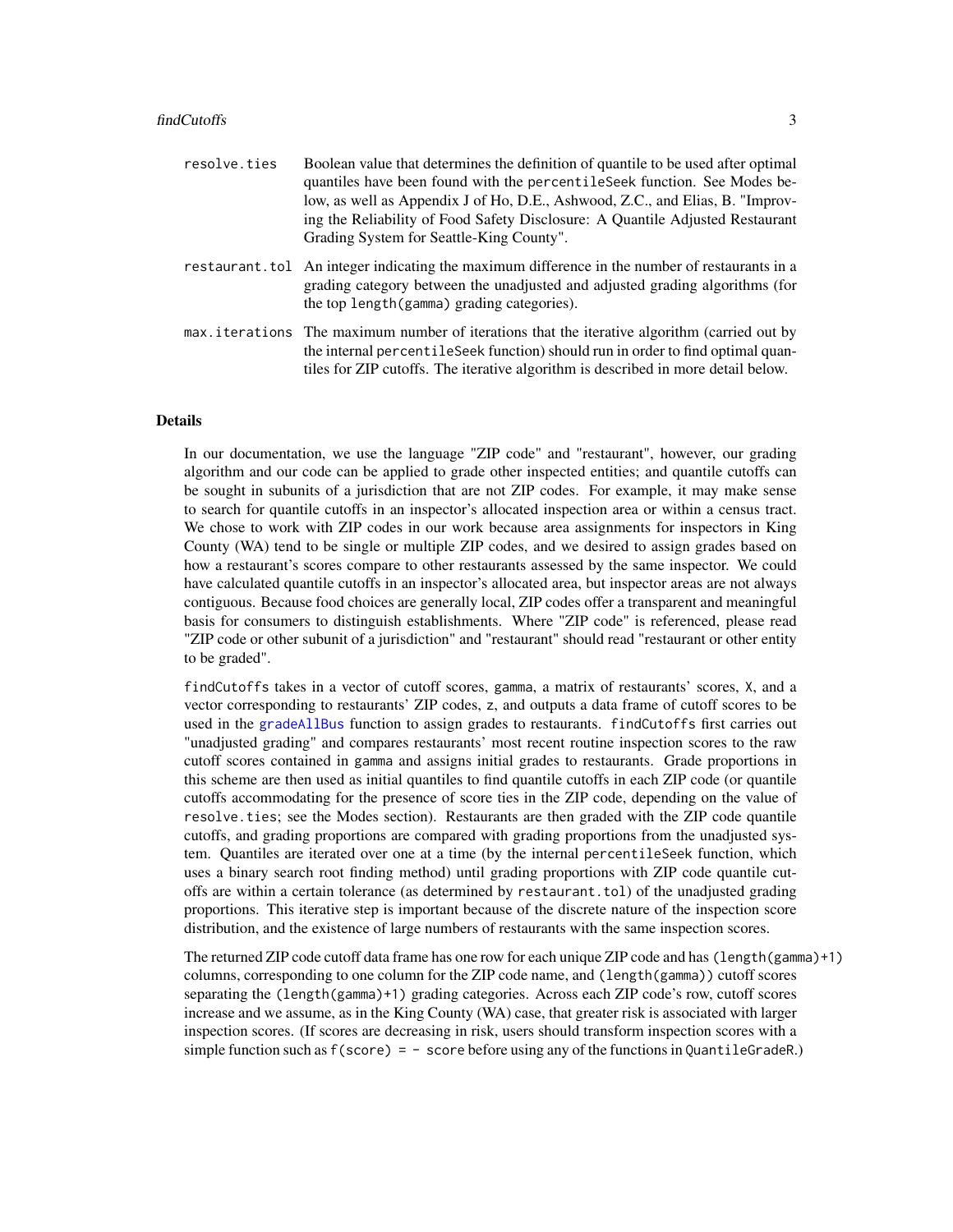#### **Modes**

When resolve.ties = TRUE, in order to calculate quantile cutoffs in a ZIP code, we alter the definition of quantile from the usual "Nearest Rank" definition and use the "Quantile Adjustment (with Ties Resolution)" definition that is discussed in Appendix J of Ho, D.E., Ashwood, Z.C., and Elias, B. "Improving the Reliability of Food Safety Disclosure: A Quantile Adjusted Restaurant Grading System for Seattle-King County" (working paper). In particular, once we have found the optimal set of quantiles to be applied across ZIP codes, p, with the percentileSeek function, instead of returning (for B/C cutoffs, for example) the scores in each ZIP code that result in *at least*  $(p[2] \times 100)\%$  of restaurants in the ZIP code scoring less than or equal to these cutoffs, the mode resolve.ties = TRUE takes into account the ties that exist in ZIP codes. Returned scores for A/B cutoffs are those that result in the *closest* percentage of restaurants in the ZIP code scoring less than or equal to the A/B cutoff to the desired percentage,  $(p[1] \times 100)\%$ . Similarly, B/C cutoffs are the scores in the ZIP code that result in the *closest* percentage of restaurants in the ZIP code scoring less than or equal to the B/C cutoff and more than the A/B cutoff to the desired percentage,  $((p[2] - p[1]) \times 100)\%$ .

When resolve.ties = FALSE, we use the usual "Nearest Rank" definition of quantile when applying the optimal quantiles, p, across ZIP codes.

#### Warning

findCutoffs will produce cutoff scores even for ZIP codes with only one restaurant: situations in which a quantile adjustment shouldn't be used. It is the job of the user to ensure that, if using the findCutoffs function, it makes sense to do so. This may involve only performing the quantile adjustment on larger ZIP codes and providing absolute cutoff points for smaller ZIP codes, or may involve aggregating smaller ZIP codes into a larger geographical unit and then performing the quantile adjustment on the larger area (the latter approach is the one we adopted).

As mentioned previously, findCutoffs was created for an inspection system that associates greater risk with larger inspection scores. If the inspection system of interest associates greater risk with reduced scores, it will be neccessary to perform a transformation of the scores matrix before utilizing the findCutoffs function. However a simple function such as  $f(\text{score}) = -$  score would perform the necessary transformation.

#### Examples

```
## ==== Quantile-Adjusted Grading =====
## ZIP Code Cutoffs
# In King County, meaningful scores in the inspection system are 0 and 30:
# more than 50% of restaurants score 0 points in a single inspection round,
# and 30 is the highest score that a restaurant can be assigned before it is
# subject to a return inspection, hence these values form our gamma vector.
# The output dataframe, zipcode.cutoffs.df, has ten rows and three columns: one
# row for every unique ZIP code in zips.kc, one column for the ZIP name, the
# second column for the A/B cutoff (Gamma.A) and the third column for the B/C
# cutoff (Gamma.B).
zipcode.cutoffs.df <- findCutoffs(X.kc, zips.kc, gamma = c(0, 30))
```
## ==== Traditional Grading Systems ====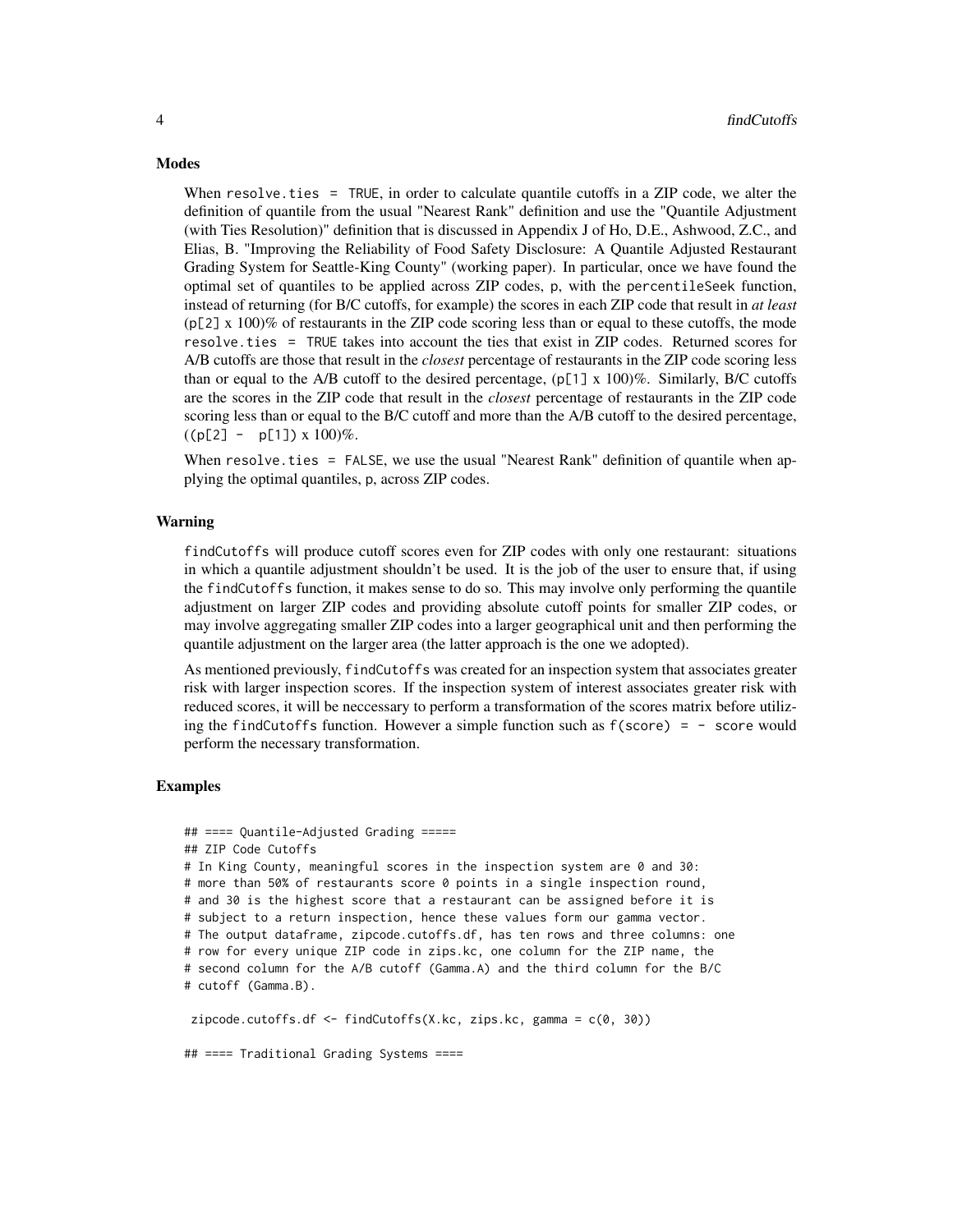#### <span id="page-4-0"></span>gradeAllBus 5

```
## ZIP Code Cutoffs
# Traditional (unadjusted) restaurant grading systems use the same cutoff scores
# for all ZIP codes. To allow comparison, an unadjusted ZIP code cutoff frame
# for King County is generated by the internal createCutoffsDF function:
unadj.cutoffs.df <- createCutoffsDF(X.kc, zips.kc, gamma = c(0, 30), type = "unadj")
```

```
gradeAllBus Grade Businesses.
```
#### Description

gradeAllBus takes in a vector of business inspection scores, business ZIP codes and a data frame of ZIP code cutoff scores (generated by the findCutoffs function) and returns a vector of business grades.

#### Usage

```
gradeAllBus(scores, z, zip.cutoffs)
```
#### Arguments

| scores      | Numeric vector of length n, where n is the number is restaurants to be graded.<br>Each entry is the inspection score for one business.                                                                                                                                                                                                                                                                                                                                                                                    |
|-------------|---------------------------------------------------------------------------------------------------------------------------------------------------------------------------------------------------------------------------------------------------------------------------------------------------------------------------------------------------------------------------------------------------------------------------------------------------------------------------------------------------------------------------|
| Z           | Character vector of length n, where each entry is the ZIP code (or other geo-<br>graphic area) of a business. The order of businesses in z is the same as the order<br>of businesses in scores.                                                                                                                                                                                                                                                                                                                           |
| zip.cutoffs | A data frame with the first column containing all of the ZIP codes in z and later<br>columns containing cutoff scores for each ZIP code for grade classification. Cut-<br>off scores for each ZIP code should be ordered from lowest score in column 2<br>(representing the cutoff for the best grade) to the largest cutoff score in the final<br>column (representing the cutoff inspection score for the second worst grade).<br>This dataframe will most likely have been generated by the findCutoffs func-<br>tion. |

#### Details

As explained in the findCutoffs documentation, we use the language "ZIP code" and "restaurant", however, our grading algorithm can be applied to grade other inspected entities. As with findCutoffs, where "ZIP code" is referenced, please read "ZIP code or other subunit of a jurisdiction" and "restaurant" should read "restaurant or other entity to be graded".

gradeAllBus takes a vector of inspection scores (one score for each restaurant: the score can be a mean across multiple inspections or the result of a single inspection), a vector of ZIP codes and a dataframe of ZIP code cutoffs (most likely generated by the findCutoffs function). It compares each restaurant's inspection score to cutoff scores in the restaurant's ZIP code. It finds the smallest cutoff score in the restaurant's ZIP code that the restaurant's inspection score is less than or equal to - let's say this is the (letter.index)th cutoff score - and returns the (letter.index)th letter of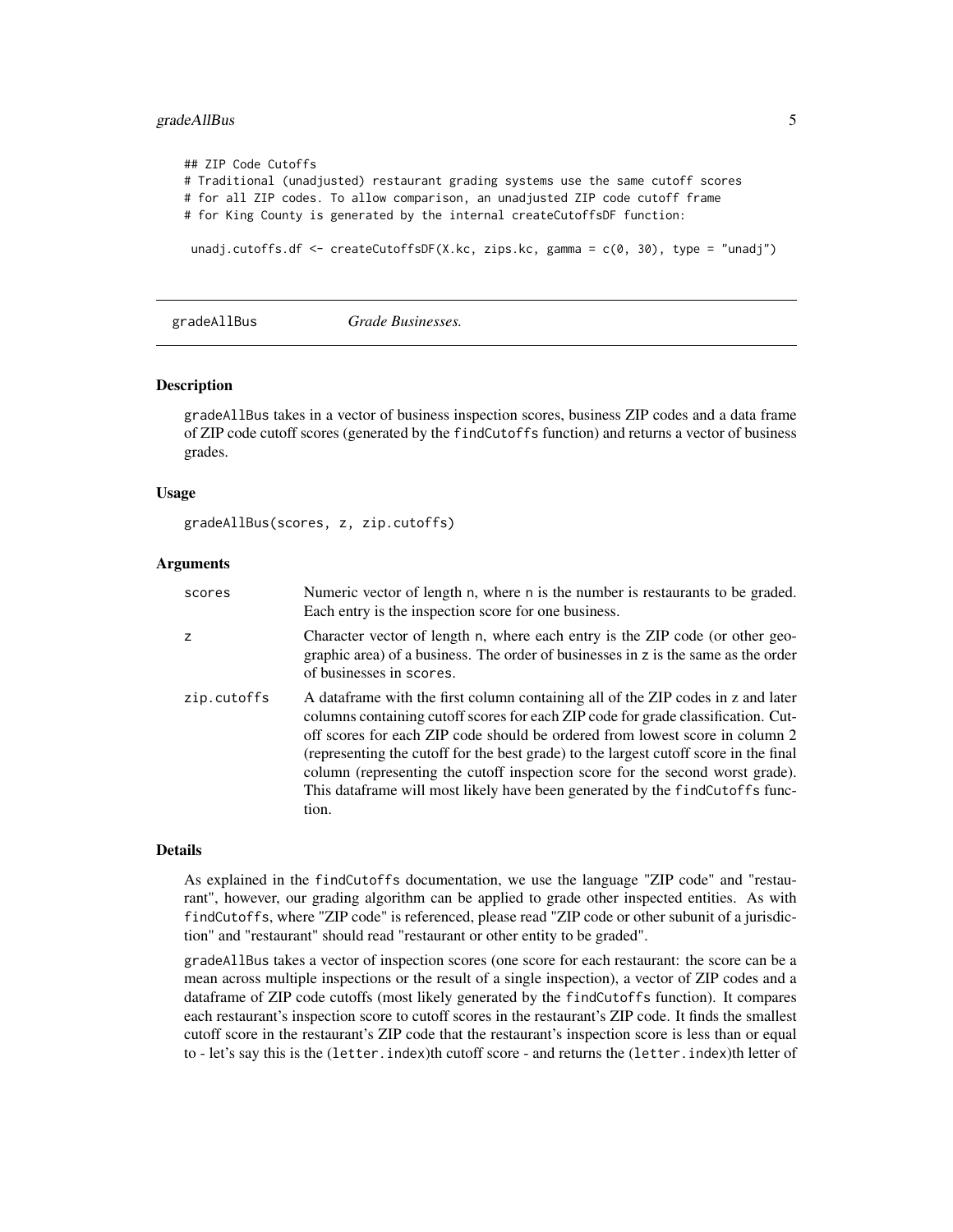the alphabet as the grade for the restaurant. The returned vector of grades maintains the order of businesses in vector inputs scores and in z).

#### Value

A character vector of length n, with each entry corresponding to the grade that the restaurant received.

#### Examples

```
## ===== Quantile-Adjusted Grading =====
## ZIP Code Cutoffs (see findCutoffs documentation for an explanation of how
## these are calculated)
zipcode.cutoffs.df <- findCutoffs(X.kc, zips.kc, gamma = c(0, 30))
## In King County, we use a restaurant's mean inspection score over the last
## four inspections for grading (see Ho, D.E.,
## Ashwood, Z.C., and Elias, B. "Improving the Reliability of Food Safety
## Disclosure: A Quantile Adjusted Restaurant Grading System for Seattle-King
## County" (working paper)). Calculate these mean scores:
mean.scores <- rowMeans(X.kc, na.rm = TRUE)
## We then use the mean scores and the zipcode.cutoffs.df dataframe to perform
## grading:
adj.grades <- gradeAllBus(mean.scores, zips.kc, zipcode.cutoffs.df)
## ===== Traditional Grading Systems =====
## For comparison, calculate grades as if we had used a traditional grading
## system in King County, with 0 and 30 as the A/B and B/C cutoffs for all ZIP
## codes.
## Cutoffs:
unadj.cutoffs.df \leq createCutoffsDF(X.kc, zips.kc, gamma = c(0, 30), type = "unadj")
## Grades (traditional grading systems only use the most recent inspection score
## for grading):
unadj.grades <- gradeAllBus(scores = X.kc[,c(1)], zips.kc, zip.cutoffs = unadj.cutoffs.df)
## ===== Comparison: Quantile-Adjusted Grading and Traditional Grading ===
## Proportion of restaurants in each grading category varies dramatically
```
## between ZIPs in traditional compared to quantile-adjusted grading; these

## differences do not reflect sanitation differences, but rather differences in

## stringency across inpectors (see: Ho, D.E., Ashwood, Z.C., and Elias, B.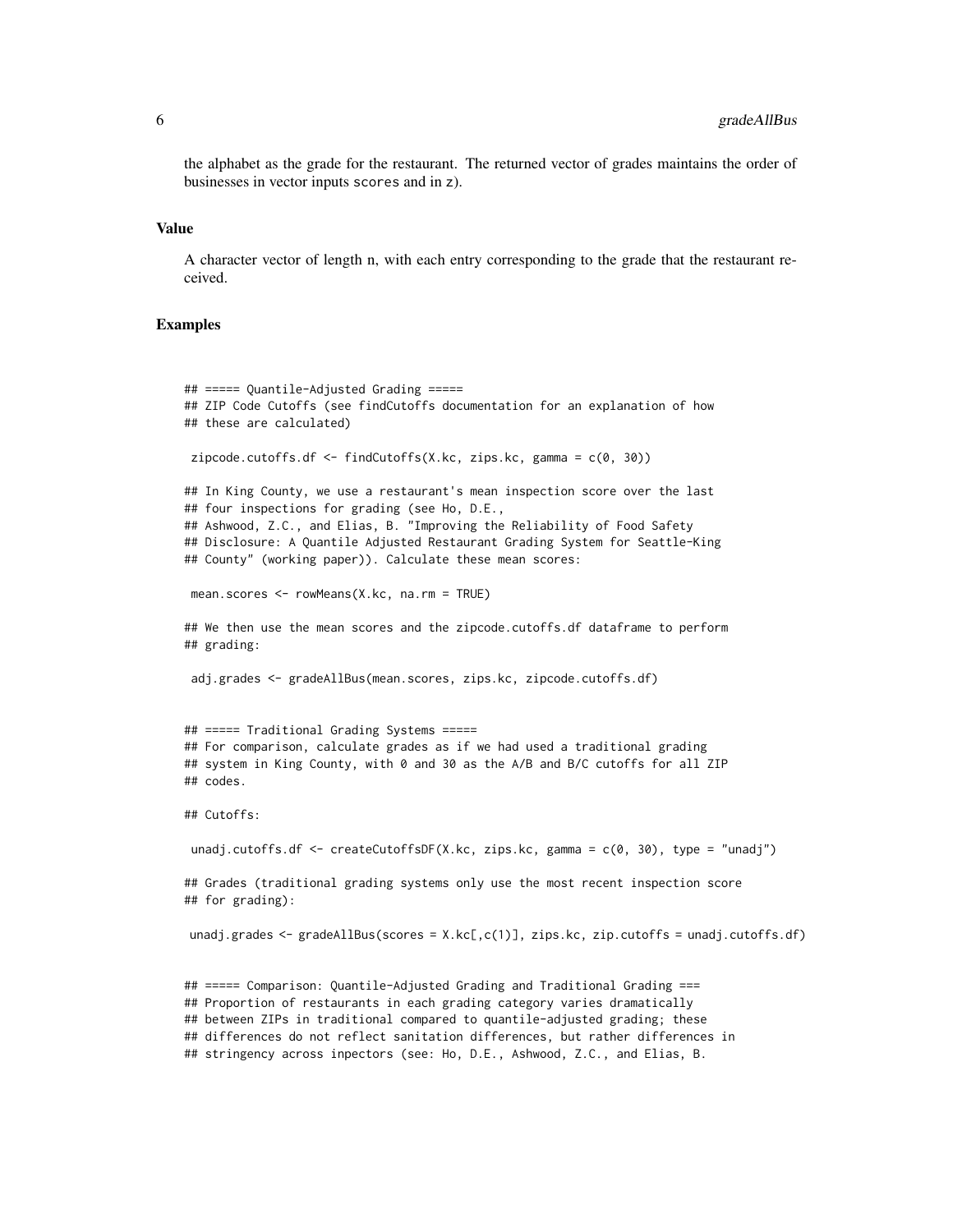#### <span id="page-6-0"></span> $X.kc$  7

## "Improving the Reliability of Food Safety Disclosure: A Quantile Adjusted ## Restaurant Grading System for Seattle-King County" (working paper)). ## Tabulate restaurants in each ZIP code in each grading category and then ## divide by total number of restaurants in each ZIP to obtain proportions. ## Proportions are rounded to 2 decimal places.

## Traditional Grading

foo1 <- round(table(zips.kc, unadj.grades)/apply(table(unadj.grades, zips.kc), 2, sum), 2)

## Quantile-Adjusted Grading

foo2 <- round(table(zips.kc, adj.grades)/apply(table(adj.grades, zips.kc), 2, sum), 2)

X.kc *Example Inspection Scores Matrix.*

### Description

A small dataset of inspection scores.

#### Usage

X.kc

#### Format

A matrix with 4 columns and ~1500 rows, where each row represents one business and each column is one inspection cycle.  $X \cdot k[c[i,j]$  represents the inspection score for the ith restaurant in the jth most recent inspection.

#### Details

X.kc contains restaurant inspection information from 11 randomly chosen ZIP codes in the King County (WA) jurisdiction. Establishments and ZIP codes are masked. Inspection information is limited to the 01-01-2012 to 03-25-2016 time period.

zips.kc *Example ZIP Code Vector.*

#### **Description**

A vector of ZIP codes.

#### Usage

zips.kc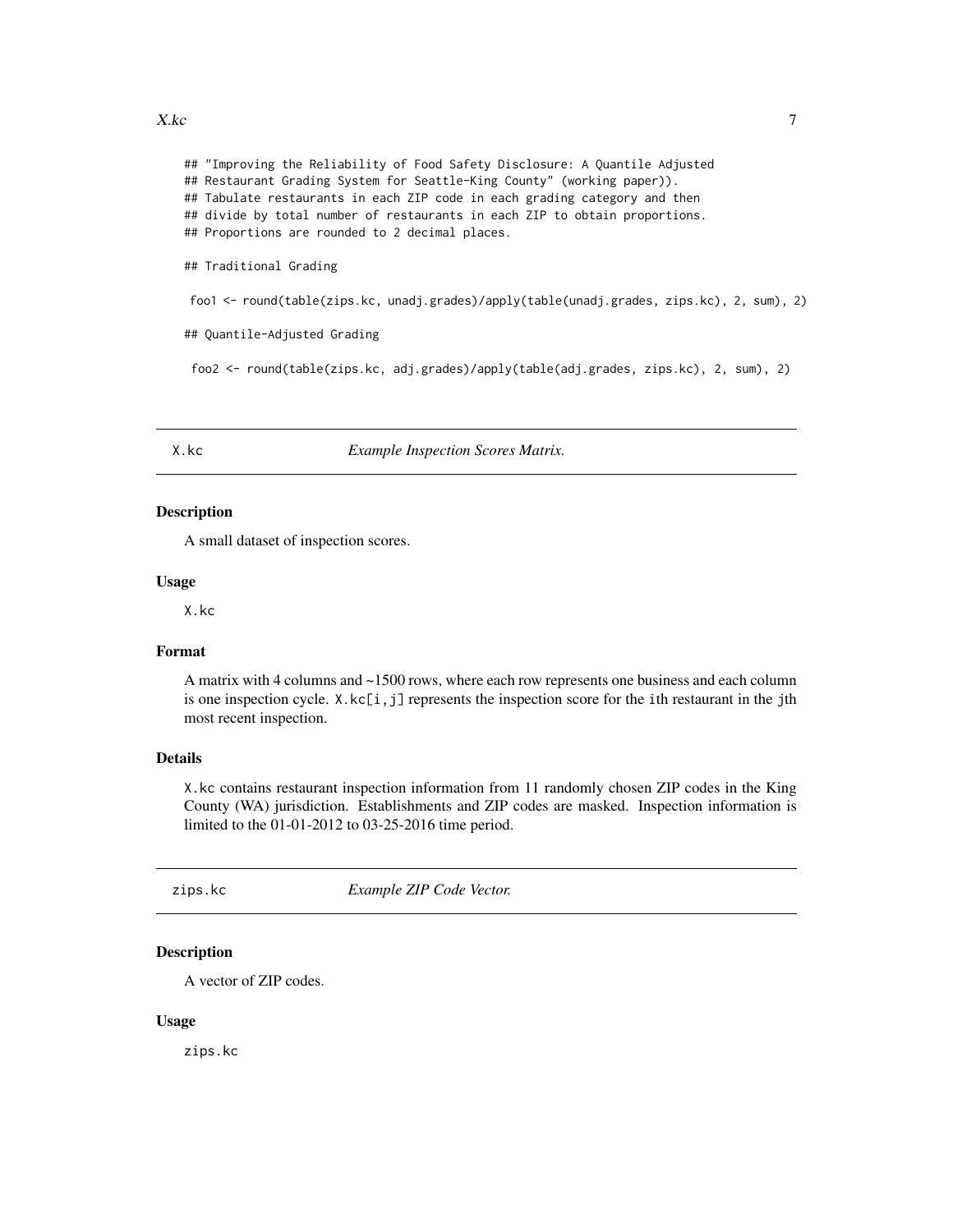#### Format

A character vector with a length that matches the number of rows of X.kc (i.e. zips.kc has ~1500 elements). Each entry represents the ZIP code of one business.

#### Details

zips.kc[i] represents the ZIP code for the restaurant represented in the ith row of the X.kc inspection scores matrix. ZIP codes in zips.kc have the format "zip.j" where j is an integer between 1 and 11, i.e., ZIP codes are masked. In this masking step, we also demonstrate that our functions can be applied not solely over character vectors of real ZIP codes, but any vector of character strings representing the same facet for all restaurants can be used in the grading process.